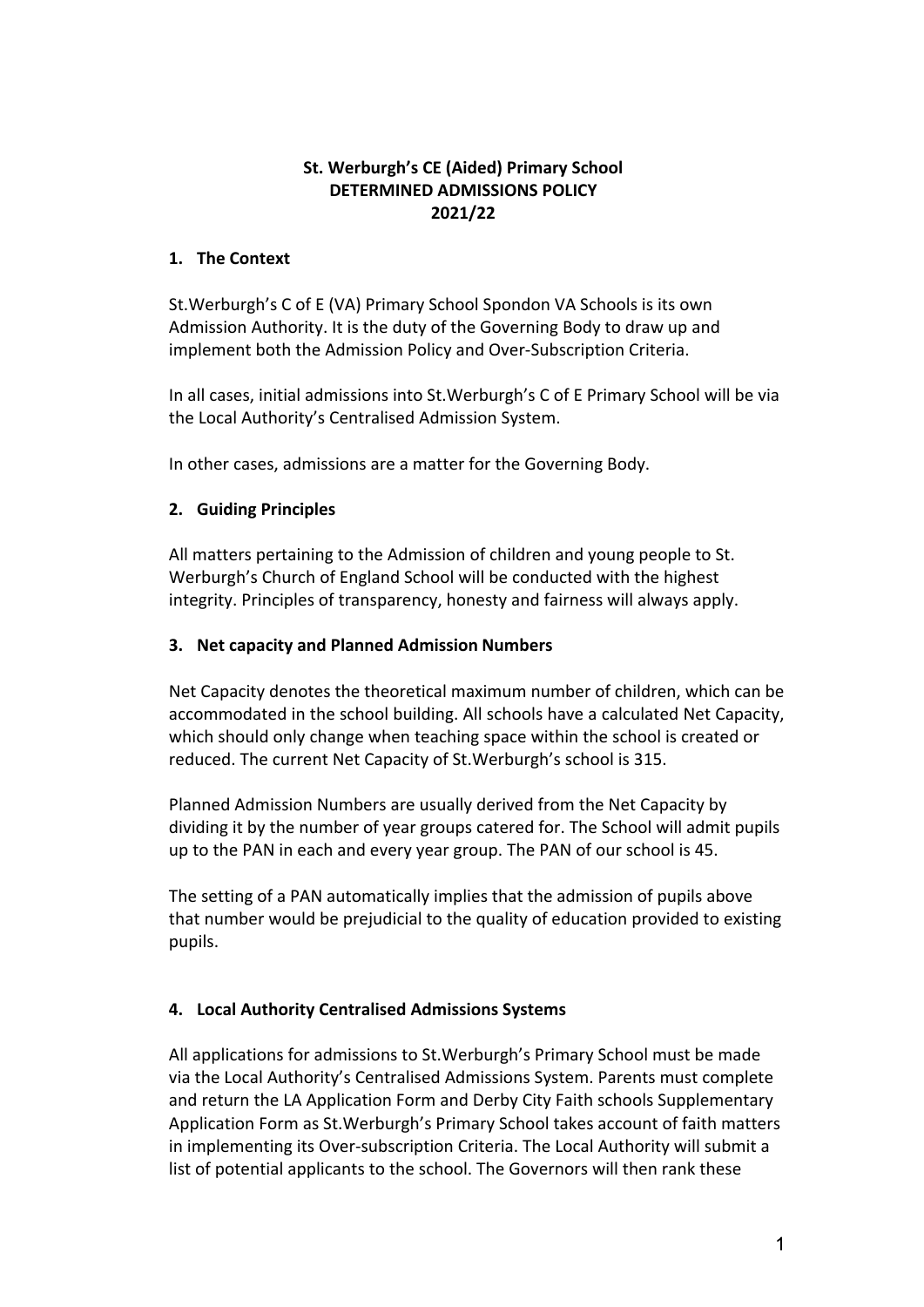under the School's over subscription criteria, taking account of any supplementary application forms and/or supporting evidence received. The ranked list is then returned to the LA. Once the LA has received all relevant information, places are offered and the school is informed. The LA will inform unsuccessful applicants of their right to appeal.

## **5. In Year Applications**

The Local Authority deals with applications for places received after the relevant allocation date for pupils in the first year of statutory education provided by the school and at any time for pupils in other school years. If the number of pupils in a year group is below Planned Admission Number, the pupil will be admitted unless the pupil concerned has been permanently excluded from two or more schools. If, however, the number of pupils in the year group concerned is at or above PAN (even if there are "spaces" in other year groups) the pupil cannot be admitted, but the parents will be informed of their right to appeal.

## **6. Deferred and part-time entry**

The School admits children to the Reception class in the September of the school year in which a child attains the age of 5 years. (The school year runs from 1 September to the 31st August.) All parents/carers are entitled to a full-time place for their child in the Reception class from September, but may defer entry until the beginning of the term after their child is five years old (i.e. when the child reaches compulsory school age) or until the beginning of the Summer term whichever is earlier. Children may attend part-time until they reach compulsory school age. Parents/carers who have been offered a place at the school and wish to defer entry for their child and/or attend part-time must put this in writing to the Head Teacher at the earliest opportunity and before the start of the Autumn term.

# **7. Education out of normal (chronological) age group**

Children are normally educated in school with others of their age group; however, in exceptional circumstances parents/carers may seek a place outside of their child's normal age group. Decisions will be made on the basis of the circumstances of each case. Parents/carers must state clearly why they feel admission to a different year group is in the child's best interests and may provide recent professional evidence to support this. Further details of how to make such a request are available from the school.

## **8. Pupils with SEND**

It is the decision of the governing body at St Werburghs that children with SEND will be admitted in line with the schools agreed admissions policy. Children whose EHC plan names St Werburghs as the school, will be admitted.

## **9. Appeals**

In all Aided Schools, an independent panel should hear Admissions Appeals. The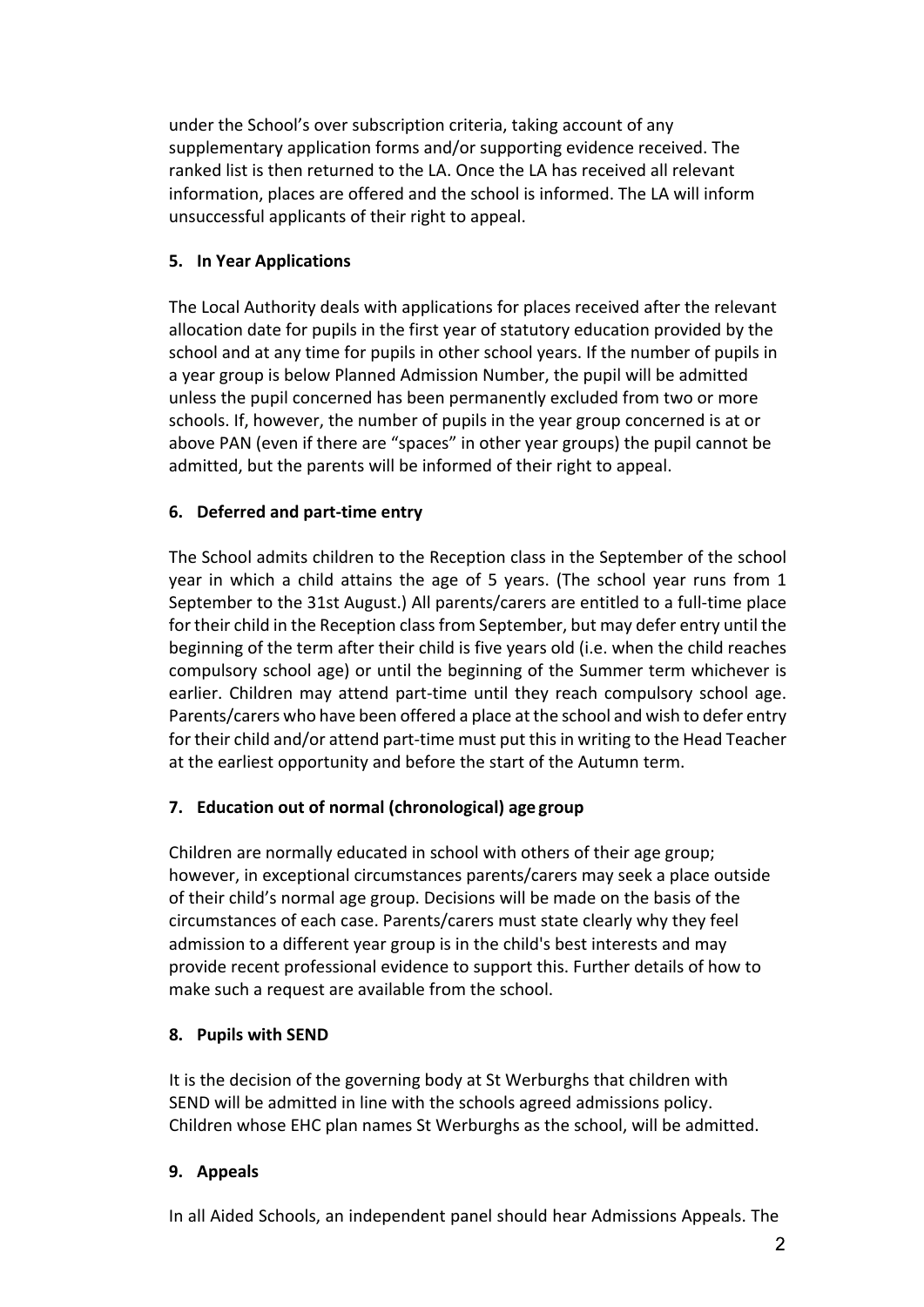Derby Diocesan Board of Education will arrange appeal hearings for St.Werburgh's Church of England Aided School. Parents should submit their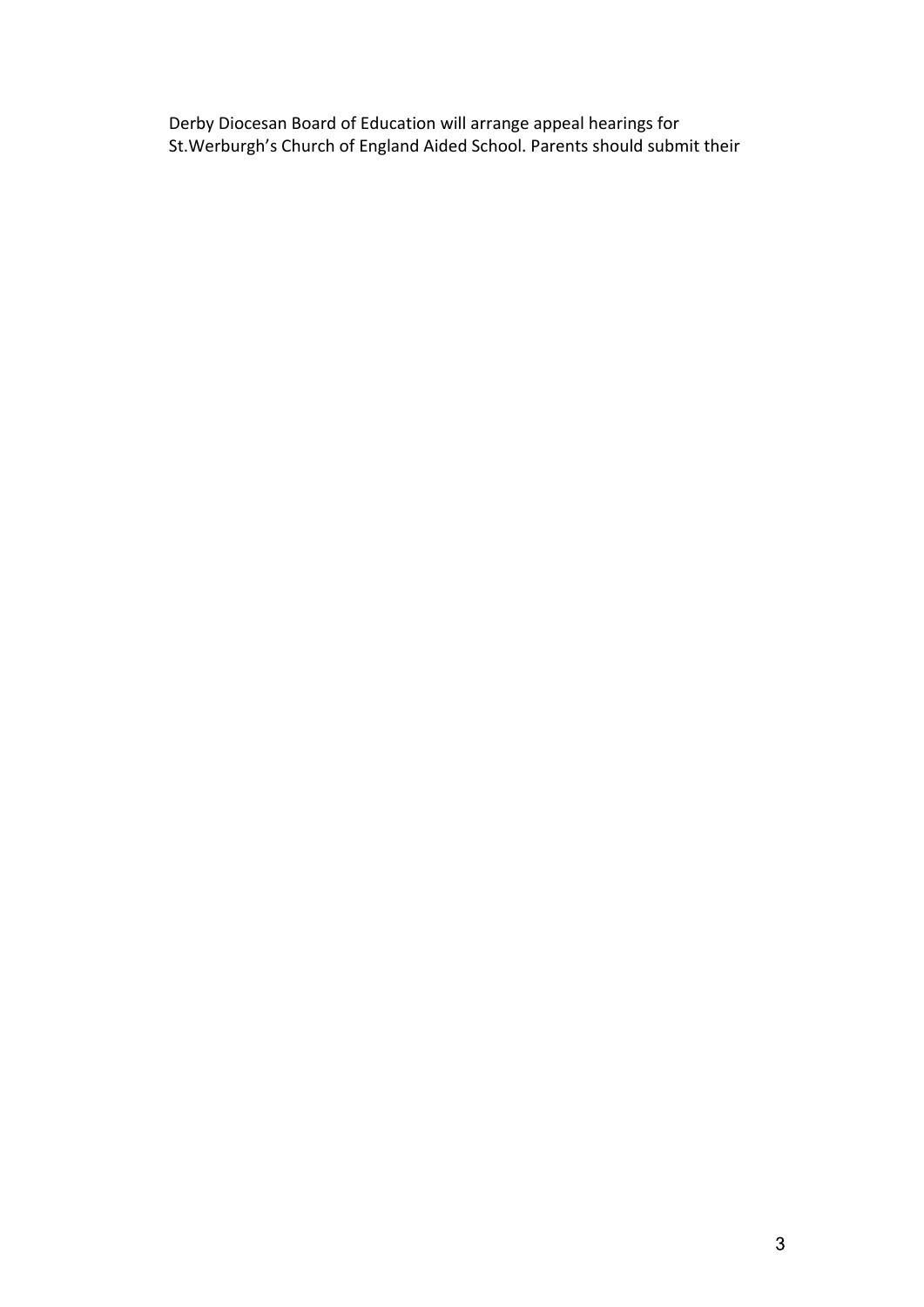appeal letter as quickly as possible and this should then be forwarded to the DDBE, who will arrange a hearing within six school weeks.

Appeal hearings will have two distinct elements. Firstly, the Panel will determine whether or not the school has acted properly in refusing to admit (i.e. that the year group concerned is "full" in terms of its PAN and that over subscription criteria have been fairly applied). Secondly, the panel will hear evidence from the school as to why the admission of additional pupils would be prejudicial to the education of existing pupils (issues of space, resources and staffing) and from the parents as to why their case for admission should override the prejudice. The schools will submit its case in writing and be represented at the hearing. The panel will then make a binding decision and inform both parties in writing. If the appeal is upheld, the School will make arrangements to admit the chid with no undue delay.

## **10. Over subscription Criteria**

When the school is oversubscribed, after the admission of pupils with Statements of Special Educational Needs where the school is named in the Statement, priority for admission will be give to those children who meet the criteria set out below, in order:

- A 'looked after child'(a) or a child who was previously looked after but immediately after being looked after became subject to an adoption, residence, or special guardianship order.
- Children who will have a sibling (b) attending the school at the time of the proposed admission
- Children whose parents are regular worshippers\*\* at St.Werburgh's. Parish Church, Spondon, Derby and who can support their application with a letter of confirmation from the Parish Priest or Children whose parents are regular worshippers at Spondon Methodist Church, Spondon, Derby and can support their application with a letter of confirmation from the ordained Methodist Minister.
- Children resident within the Ecclesiastical Parish of St. Werburgh's Spondon. (c)
- Children whose parents are regular worshippers at another Anglican Parish Church and who can support their application with a letter of confirmation from the Parish Priest.
- Other children.

In the case of a tie, priority will be given to the child living nearer to the school, measured by a straight line from the centre of the dwelling concerned to the school.

(a) A looked after child is a child who is in the care of a local authority, or is being provided with accommodation by a local authority in the exercise of their social services functions.